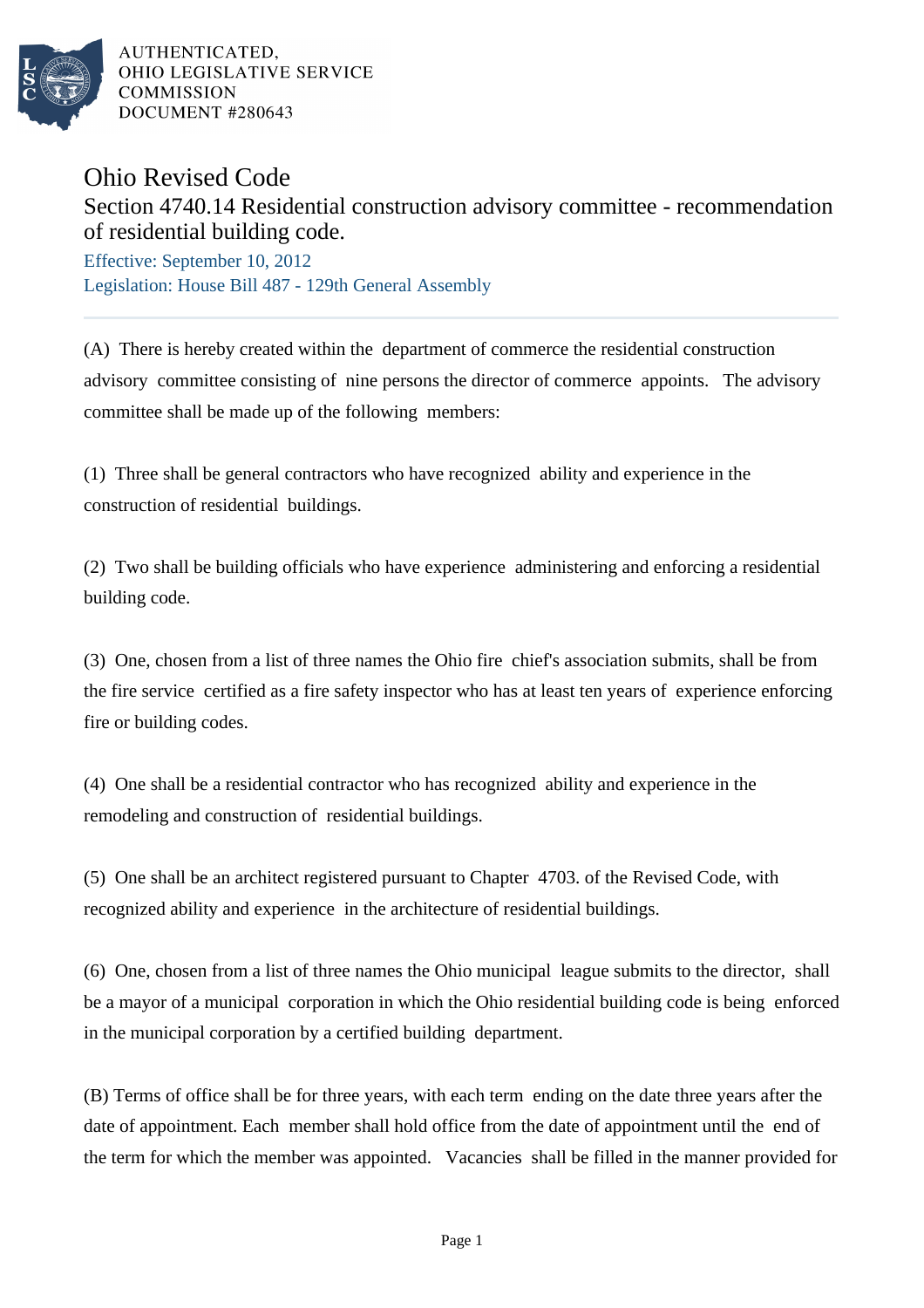

## AUTHENTICATED. OHIO LEGISLATIVE SERVICE **COMMISSION** DOCUMENT #280643

initial appointments. Any member appointed to fill a vacancy in an unexpired term shall hold office for the remainder of that term.

(C) The advisory committee shall do all of the following:

(1) Recommend to the board of building standards a building code for residential buildings. The committee shall recommend a code that it may model on a residential building code a national model code organization issues, with adaptations necessary to implement the code in this state. If the board of building standards decides not to adopt a code the committee recommends, the committee shall revise the code and resubmit it until the board adopts a code the committee recommends as the state residential building code;

(2) Advise the board regarding the establishment of standards for certification of building officials who enforce the state residential building code;

(3) Assist the board in providing information and guidance to residential contractors and building officials who enforce the state residential building code;

(4) Advise the board regarding the interpretation of the state residential building code;

(5) Provide other assistance the committee considers necessary;

(6) Provide the board with a written report of the committee's findings for each consideration required by division (D) of this section.

(D) The committee shall not make its recommendation to the board pursuant to divisions  $(C)(1)$ , (2), and (4) of this section until the advisory committee has considered all of the following:

(1) The impact that the state residential building code may have upon the health, safety, and welfare of the public;

(2) The economic reasonableness of the residential building code;